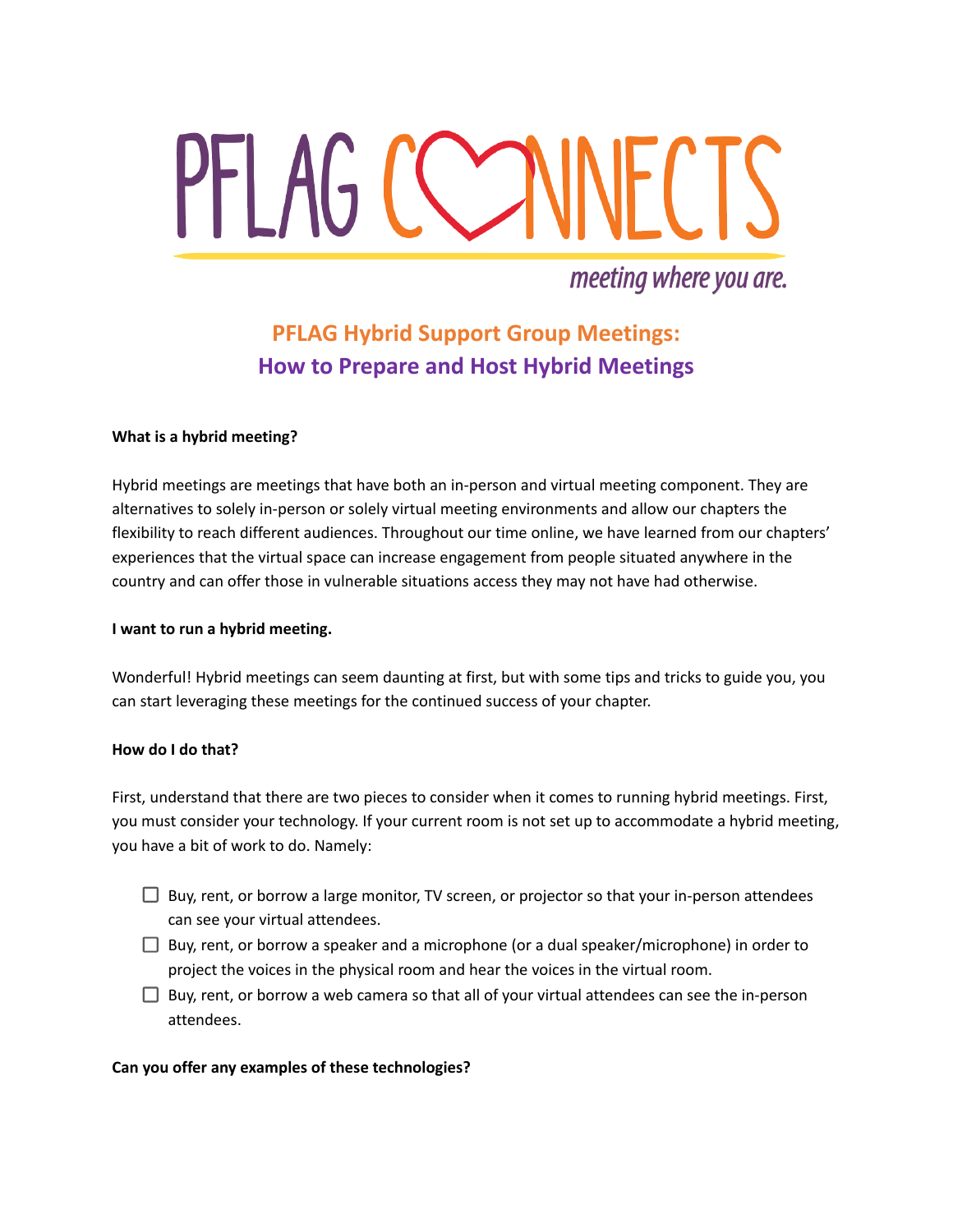There are all-in-one options like the ones offered through Owl [Labs](https://owllabs.com/) or you can set up your room based on your own preferences and budget. There are infinite options available, so we recommend working with our PFLAG Connects [Manager,](mailto:lgaleano@pflag.org) Laura Galeano, to come up with a plan that works best for you and your chapter.

### **How can I pay for these technologies?**

If your chapter has a budget allocated for meeting space or other activities, you can use these funds. Alternatively, we recommend applying to grants for the money you may need to set up your room. There are many local and national grants available for non-profit organizations and, with hybrid meetings being the next best option as we slowly move out of virtual-only spaces, you can use this as an opportunity to showcase your forward-thinking hybrid meeting plans. [GrantWatch](https://www.grantwatch.com/) is a great place to start if you're not sure what grants you are eligible for. You can also check out our PFLAG Academy Online [recording](https://pflag.org/pflag-academy-demand/making-cents-out-raising-money-increase-your-chapters-success-recording) and [toolkit](https://pflag.org/pflag-academy-demand/making-cents-out-raising-money-increase-your-chapters-success-recording) on raising funds.

## **What's the second piece to hybrid meetings?**

Your second piece is the facilitation of your meetings. Unlike in-person or virtual meetings, hybrid meetings require more planning time and in-meeting support. When in hybrid meetings, facilitators must be aware of both the in-person and virtual space in order to accommodate the needs of all attendees. This can be almost impossible without the help of another facilitator. Our top-line recommendations are to:

- $\Box$  Prepare 2 (or 3) facilitators for each meeting depending on the size of your meetings: It's best to have a "lead" facilitator running the meeting in-person and have the secondary and tertiary facilitators support with tech and the virtual room.
- $\Box$  Find ways to engage and check in with your in-person and virtual attendees: Make use of your video conferencing tools for your virtual attendees like reaction buttons, polls, and the whiteboard.
- $\Box$  Provide follow up: Whether it's during the meeting or following the meeting, you should communicate your next steps (next meeting date, proposed agenda items, resources).

### **How do I know I'm prepared for my hybrid meeting?**

Practice. Make time to have a "dress rehearsal" with your facilitators and a few volunteers from your Board. Test out the tech functions in the virtual and in-person rooms, make time to answer any questions and address any concerns, and figure out your line of communication with everyone involved.

### **What else should I know?**